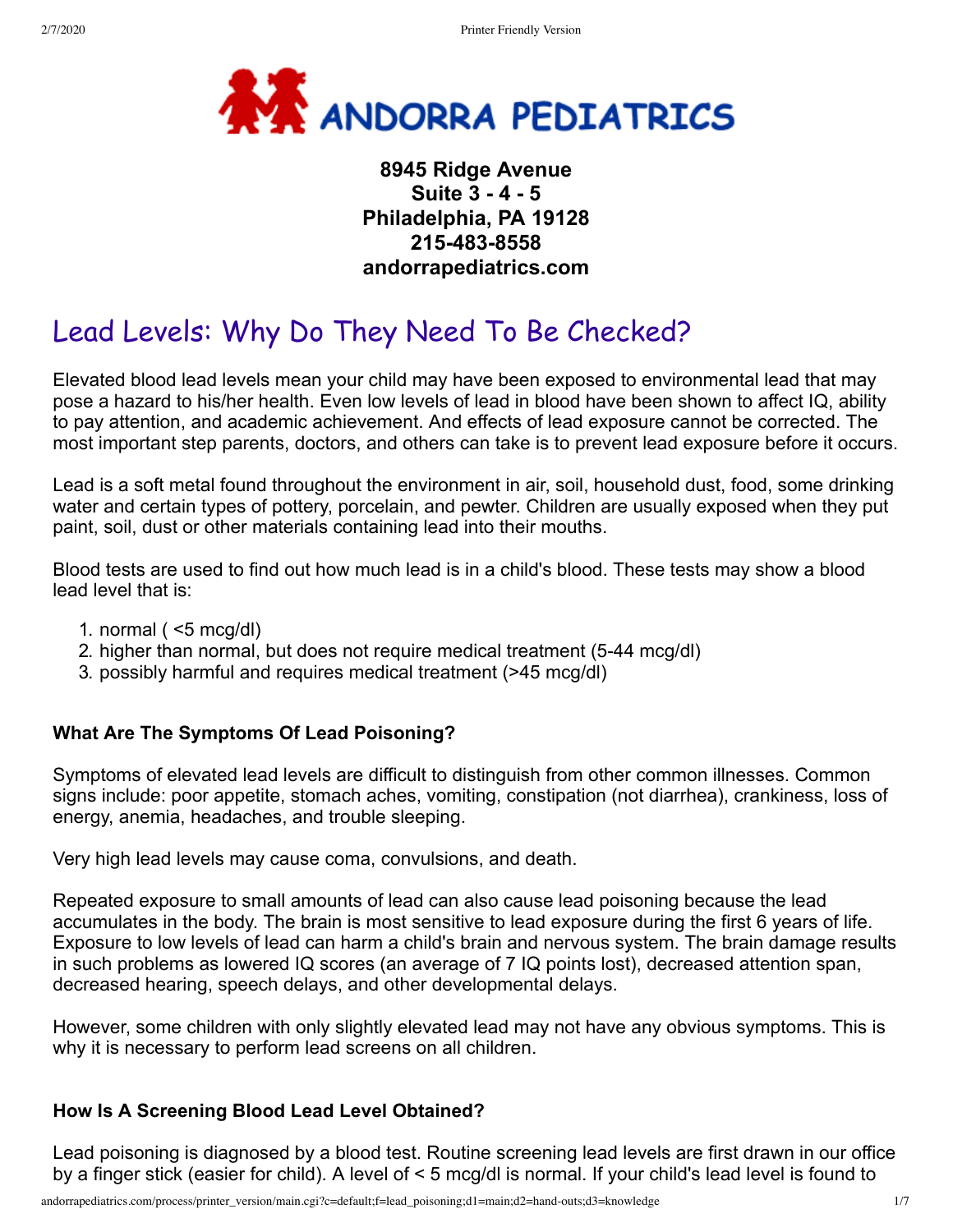be > 5 mcg/dl, it will be necessary to repeat the lead level by taking blood from a vein. An elevated lead level obtained by finger stick does not mean your child has lead poisoning. Most children (who are not in the high risk category), will have a normal lead level when repeated by blood taken from a vein. It is not known why some lead levels, obtained by finger stick, are reported back as being falsely elevated.

Lead levels >5 and less than 14 need to be repeated in 3-4 months. Lead levels between 15-19 require a repeat lead level in 3-4 months with evaluation of the environment for possible lead exposure.

Lead levels 20 - 45 (blood taken from a vein) may require medical treatment in a hospital.

#### **When Should Children Be Screened?**

All children should be screened at 9-12 months of age and again at 2 years of age, unless they are identified as being at "high risk" (see below).

Children, aged 3 to 6 years, with no prior record of lead screening, should also be screened.

Some cities and states have very specific screening requirements and follow-up recommendations, based on the prevalence of high risk factors (see below). Philadelphia has a very high estimated prevalence of elevated lead levels and predominantly older housing with high levels of lead base paint (see below).

The Centers for Disease Control and Prevention consider the following situations as "high risk" for increased lead exposure:

- 1. The child lives in or regularly visits a house or structure with peeling or chipped paint that was built before 1960, including day care centers, preschools, or homes of baby sitters and relatives. Most paint manufactured before 1960 contained lead.
- 2. The child lives in or regularly visits a home that is being renovated and was built before 1960.
- 3. The child has a brother, sister, housemate, or playmate who is being followed or treated for lead poisoning.
- 4. The child lives with an adult whose job or hobby involves exposure to lead. Examples of such jobs or hobbies include furniture refinishing, making stained glass, making pottery, using indoor firing ranges, and working in industries such as automotive repair, bridge, tunnel, and elevated highway construction.
- 5. The child lives near an active smelter, battery recycling plant, mine tailing pile, or other industry likely to release lead.
- 6. The child receives medical treatment for removal of a foreign body from the ear, nose, or stomach.
- 7. The child has the habit of swallowing nonfood substances known as pica.
- 8. The child is less than 6 years old and has an unexplained developmental delay, hearing defect, irritability, severe attention deficit, violent tantrums, or unexplained anemia.
- 9. The child lives in a neighborhood at high risk for lead poisoning (identified by zip code).

Children who remain at high risk for lead exposure should be tested for lead at least every year until their sixth birthday. The lead levels when a child is 9-12 months old and 24 months old are especially important.

### **Is There Ways To Tell If My Child Has Been Exposed?**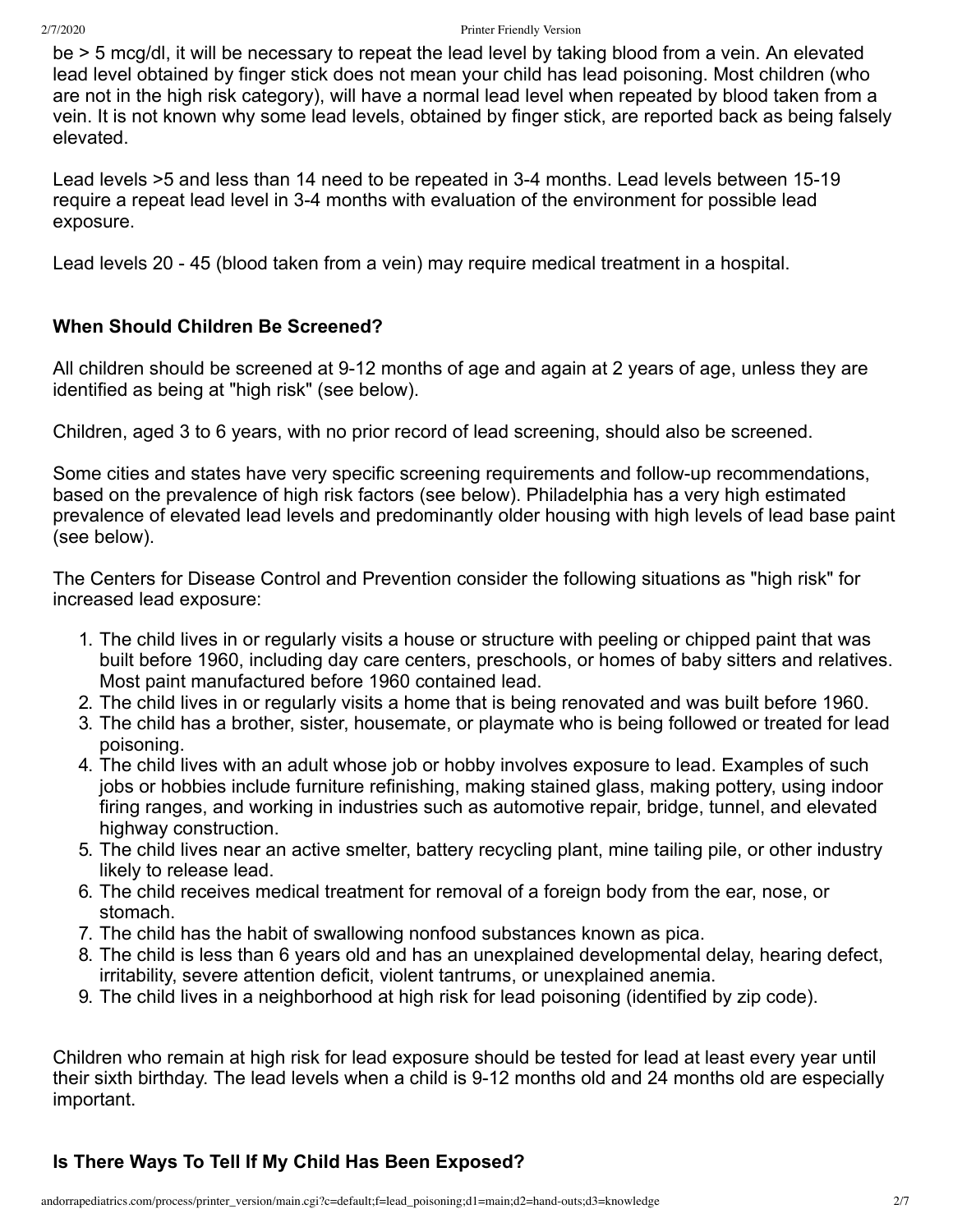Check the following lists to determine if your child may be exposed to lead. The only way to determine the actual lead exposure is by having a blood lead test done.

Have any of the following activities occurred at your residence within the last year?

- 1. Sanding wood floors
- 2. Sanding or dry scraping painted surfaces
- 3. Tearing down old plaster walls
- 4. Removing painted woodwork
- 5. Weatherizing windows
- 6. Dry sweeping carpet or loose paint chips
- 7. Replacing windows
- 8. Wearing dirty work clothes around the house or in the car
- 9. Washing work clothing with other clothing
- 10. Any type of paint removal or furniture repair
- 11. Gardening or yard work with children
- 12. Cleaning air conditioning or heating duct work
- 13. Smoking cigarettes

#### Do Your Children:

- 1. Chew on or pick at painted objects, woodwork, or plaster?
- 2. Chew on varnished woodwork?
- 3. Eat or play with cigarette butts or ashes?
- 4. Chew on or play with fishing sinkers or lead toys?
- 5. Eat comic books, newsprint, colored paper or magazines?
- 6. Play with or eat soil or loose dirt?
- 7. Chew on objects that may be dirty or painted?
- 8. Eat or play with loose paint chips in the window wells?
- 9. Play or sleep with pets that go outside and get their coats dirty?

### **Sources of Lead Exposure**

**Paint**: The most common source of lead exposure for children is lead-based paint. This paint was also used on some older toys and furniture. Lead was finally banned from house paint in 1978. Three quarters of all houses built before 1960 contain lead-based paint. When paint chips or peels, young children can pick up these particles and chew them.

**Dust**: More commonly, children swallow dust and soil contaminated with lead paint. Home remodeling and sanding especially, put a great deal of lead powder into dust and soil. Be aware of remodeling being done near your home.

**Soil**: may have lead in it from exterior lead paint chips and dust, lead-based insect sprays and highway pollution (due to past use of lead in gasoline).

**Food**: Food may be contaminated if it is:

- 1. grown in soil that contains lead
- 2. stored in poorly glazed pottery
- 3. kept in open cans with lead seams
- 4. kept in lead crystal prepared by someone who has lead dust on his or her hands.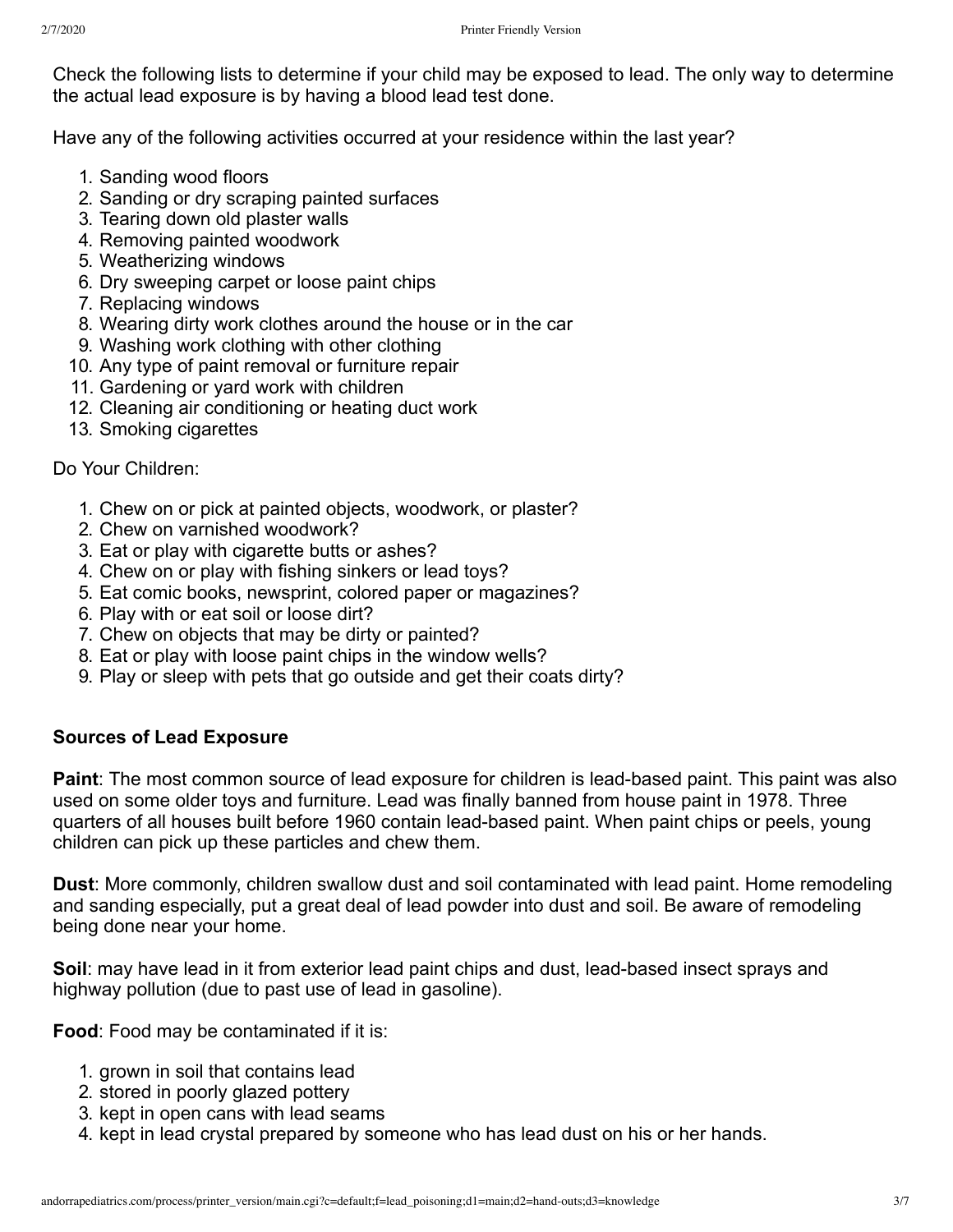**Air**: The almost complete phasing out of leaded gasoline in the U.S has markedly reduced the amount of lead present in the air from automobile exhaust.

Folk Remedies and Cosmetics Containing Lead:

- 1. Hispanic: azarcon, greta, alarcon, coral, rueda, liga, Maria Luisa
- 2. Asian: pay-loo-ah, chuifong tokuwan, ghasard, bali goli, kandu, hau ge fen
- 3. Middle Eastern/Indo-Pakistani: maha yogran guggulu, surma, kohl, alkohl, saoot, satrinj, bint dahab

Occupational and Recreational Lead Sources:

- 1. Metal welders, cutters, ship breakers, bridge and highway construction workers
- 2. Lead smelter workers, refiners and miners
- 3. Storage battery manufacturers, repairers and recyclers
- 4. Painters, construction workers (sanding, scraping, spraying, demolition of lead-painted sites)
- 5. Auto radiator repairers
- 6. Firing range instructors or enthusiasts, shot or bullet makers or recasters
- 7. Plumbers, solderers, wire and cable workers, type founders, auto mechanics and factory workers
- 8. Potters, glazers, enamelers, artists, stained glass makers (occupational and hobbiest)
- 9. Home and furniture repairers, remodelers (occupational and hobbiest)
- 10. Manufacturers of rubber products or electronics, jewelers, pipefitters, printers
- 11. Workers with high exposure to lead gasoline exhaust fumes (rare in US today)

**Water**: may pick up lead as it flows through plumbing with lead pipes, fixtures or solder. Lead is found in low levels in some drinking water because lead-based solder on old water pipes may add lead to water. Lead-based solder was not banned for use with water pipes until 1986.

Only a small amount of human lead ingestion is believed to come from drinking water. The Environmental Protection Agency (EPA) sets drinking water standards and has determined that lead is a health concern at certain levels of exposure.

If lead is present in drinking water, it usually has entered the water after leaving the local water treatment plant. The most likely source for lead contamination is the home. It is commonly caused by corrosion which results from the interaction between the water and the lead pipes or lead-based solder.

All water treated by Philadelphia Suburban Water Company (PSW) has no detectable level of lead. Water samples from customers throughout the system are tested because customer plumbing (from the curb to the residence or business) in some cases does contain lead. Test results still show lead concentration far below the level permitted by the EPA.

Lead levels in your drinking water may be elevated if:

- 1. Your plumbing has lead pipes or copper pipes with lead solder and particularly if water sits in these pipes for several hours, allowing lead to dissolve into the water.
- 2. Your home is more than five years old or has soft or acidic water (Some home treatment devices may also make water more corrosive.)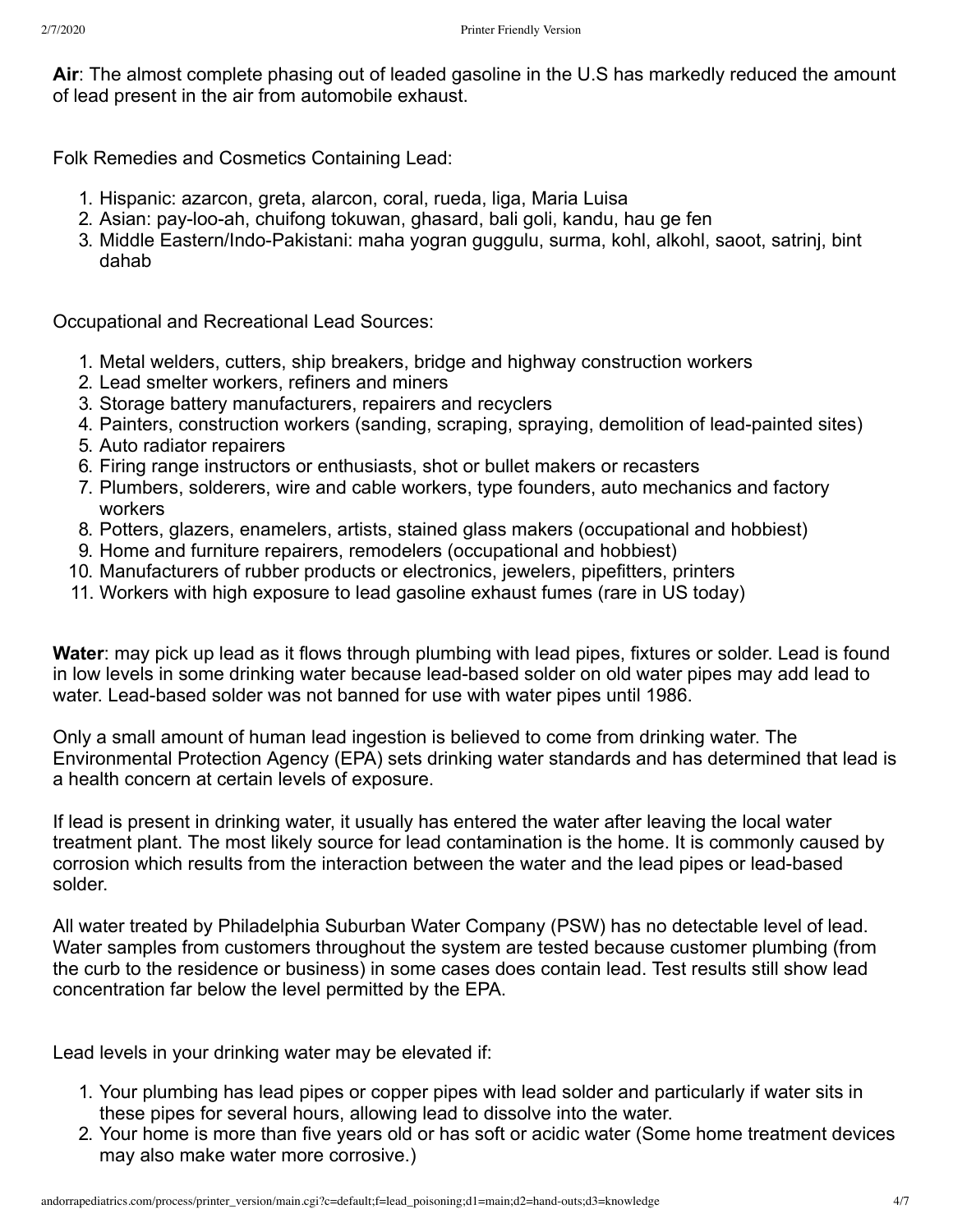Federal law for use on new household plumbing and repairs now requires lead-free solder and leadfree materials. PSW employees use only lead-free solders and flux to repair, replace and maintain all plumbing.

If drinking water is determined to have high levels of dissolved lead, or if there is even a suspicion of lead contamination, there are ways you can minimize your exposure:

- 1. When water stands in pipes more than a few hours, "flush" each cold-water faucet by letting the water run for two or three minutes.
- 2. Flushing the toilet, showering or doing laundry with cold water will also move water through the plumbing system. This can reduce the amount of time needed to flush cold water faucets from up to three minutes to 30 seconds or less.
- 3. Do not cook with or drink water from the hot water faucet. Especially avoid using hot tap water for making baby formula.



### **Important Facts about Prevention of Lead Poisoning**

The best prevention of lead poisoning is to eliminate your child's exposure to lead in the environment.

Children naturally place fingers and thumbs in their mouth. It is important to know that this is the primary way that children are exposed to lead. They also teethe on objects, eat non-food items (this activity is called pica), and place objects, such as toys, paint chips, plaster, or soil in their mouth.

Keep a careful watch over your child. Educate babysitters and child care workers to encourage children to wash their hands.

- 1. Make sure your child is not exposed to peeling paint. Pay special attention to windowsills.
- 2. Rinse your child's hands and face before he/she eats.
- 3. Rinse toys and pacifiers frequently.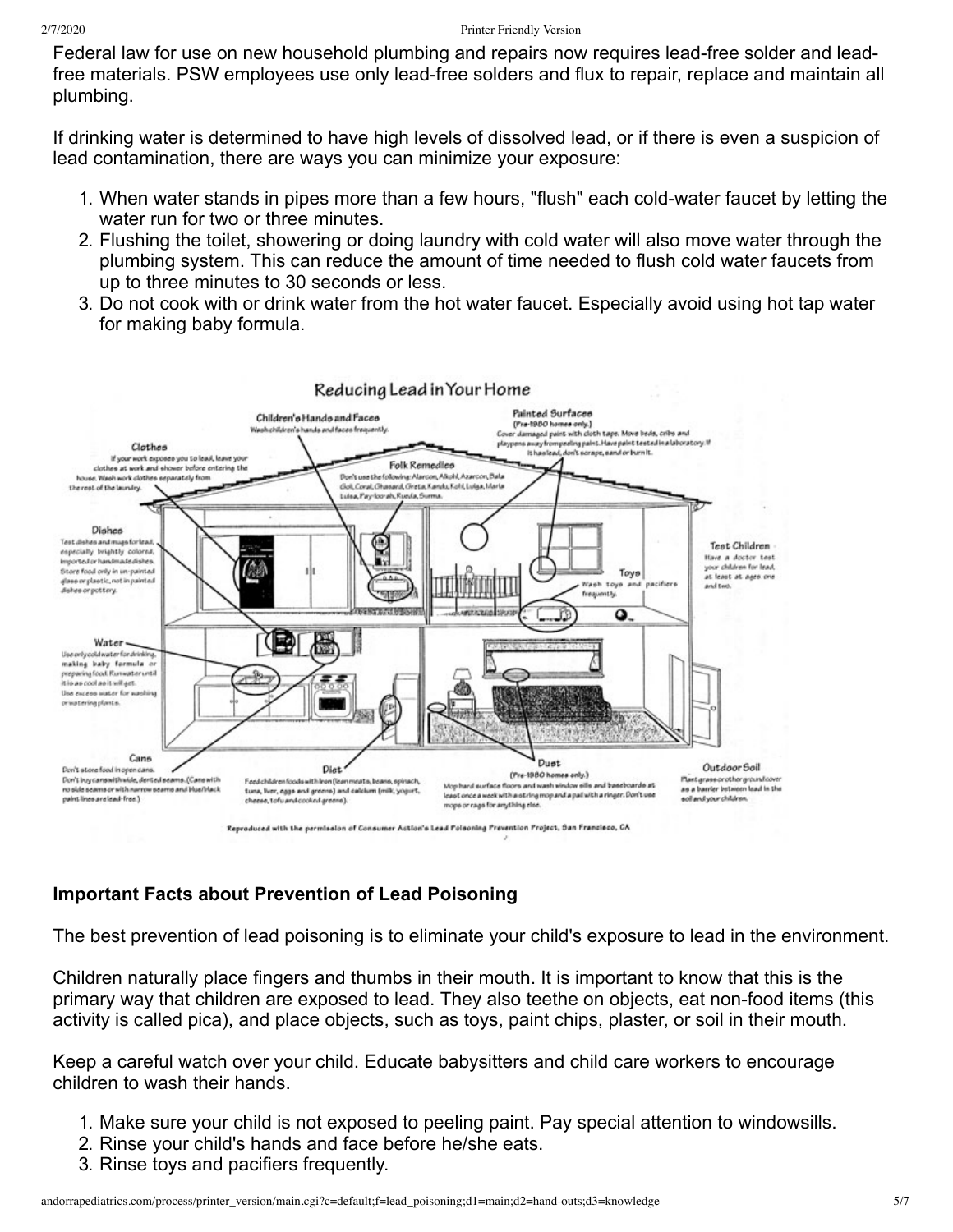- 4. If your child sucks his/her thumb or fingers, rinse his/her hands frequently.
- 5. Wet-mop your hard surface floors using a high phosphate detergent, like dishwasher soap. Mix 2 tablespoons of high phosphate detergent in one gallon of water.
- 6. Close off rooms that are being remodeled and provide good ventilation (creates lead dust that adds to the total amount of lead in house dust).
- 7. If you have leaded paint on the outside of your house, keep lead dust from being tracked into your house. Have a washable mat at each door entry so everyone who enters wipes his or her feet. If the soil around your house is definitely contaminated with lead, have a rule that people take off their shoes before coming into your house.
- 8. If the soil around your home is contaminated with lead, replace it or plant bushes next to the walls so children cannot play there.
- 9. Keep children away from deteriorating areas, loose paint, holes in the wall, and bare soil.
- 10. The ground cover should act as a barrier between the child and the contaminated soil. This cover can be disrupted by dogs digging holes. Provide fenced areas and deep sand pits for dogs to dig.
- 11. Do not store food or drink in pottery that may not have been fired correctly.
- 12. Make sure that your child is not being exposed to lead through contact with adults who have occupations or hobbies that involve lead.
- 13. If you need water for cooking or for preparing formula, use only water from the cold water tap. If the water has not been used for several hours, let the water run for 2 minutes before you use it. (Lead dissolves more in warm water or standing water.) If you are concerned, have your water tested for lead.

## **Does Diet Play A Role In Lead Poisoning Prevention?**

Make sure your child's diet contains adequate iron and calcium. Both of these minerals make it harder for your child's body to absorb lead.

- 1. Good sources of Iron include: lean red meats, chicken, fish, leafy green vegetables (spinach, broccoli, and beet greens), dried beans (peas and lentils), dried fruit (raisins, prunes and apricots) and iron-enriched breads and cereals.
- 2. Good sources of Calcium include: milk, orange juice fortified with calcium, cheese, yogurt, leafy green vegetables (turnip and collard greens), kale, salmon and sardines.
- 3. Decrease fats and oils by avoiding the following foods:
	- ∘ fried food such as French fries, fried chicken and potato chips
	- pastry, cakes, and other baked goods
	- butter, oil, and lard
	- hamburgers, bologna, salami, and bacon (fatty meats)

### **Treatment of Lead Poisoning**

Children with high levels of lead in their blood or symptoms of lead poisoning need to start taking a medication (called a chelating agent) that binds with the lead and carries it out of the body.

All children with elevated levels of lead need to be protected from re-exposure to the lead until it is removed. A public health agency or housing agency should carefully inspect the child's home environment for lead hazards. The family should take all of the recommended precautions for preventing lead exposure.

For more information on lead in drinking water, you can call the EPA toll-free hotline at 800/426-4791 or call the Customer Service Department at the number printed on your bill.